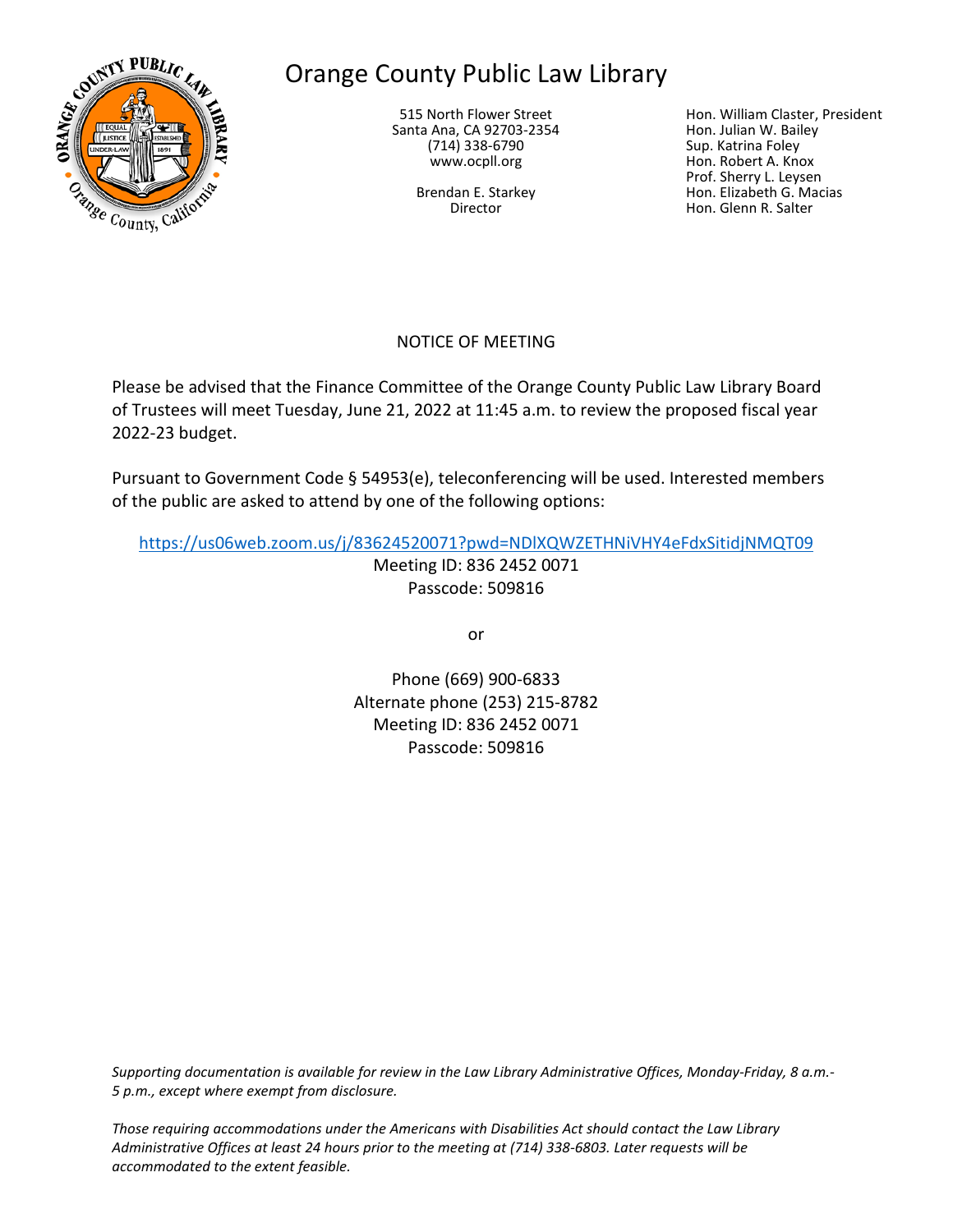#### **Review of Proposed FY2022-23 Budget**

## **Background**

The library operates on a cash accounting method. Each fiscal year is treated separately. At fiscal year-end, any operating funds remaining are held for future use, either in our fund in the county treasury or in reserves. Our operating budget does not include capital income (interest on reserves) or capital expenses (equipment costing more than \$5,000 or major building expenses). Over a 26-year period, the library has ended on a negative balance only four times.

## **Reserves**

Our account in the state Local Agency Investment Fund (LAIF) was established in March 1995. The balance as of June 1, 2022 is \$5,276,679.96. Funds held in LAIF are not subject to transfer, loan, impoundment, or seizure by the state.

## **Current Fiscal Year**

Revenue was better than anticipated this year. In addition to better-than-expected filing fee revenue, the legislature provided \$1,277,834.99 in supplemental funding. As of May 31, the library has an operating surplus of \$330,765.56 and a balance of approximately \$3,668,999 in the treasury.

## **Fiscal Year 2022-23**

A draft budget follows. Budget amounts for the preceding two fiscal years are included for context. This would represent a return to pre-pandemic budgeting levels. While filing fee revenue remains below pre-pandemic levels, and the library's return on investment has been low, supplemental funding from the state and our reserve funds ensure that we remain in the black.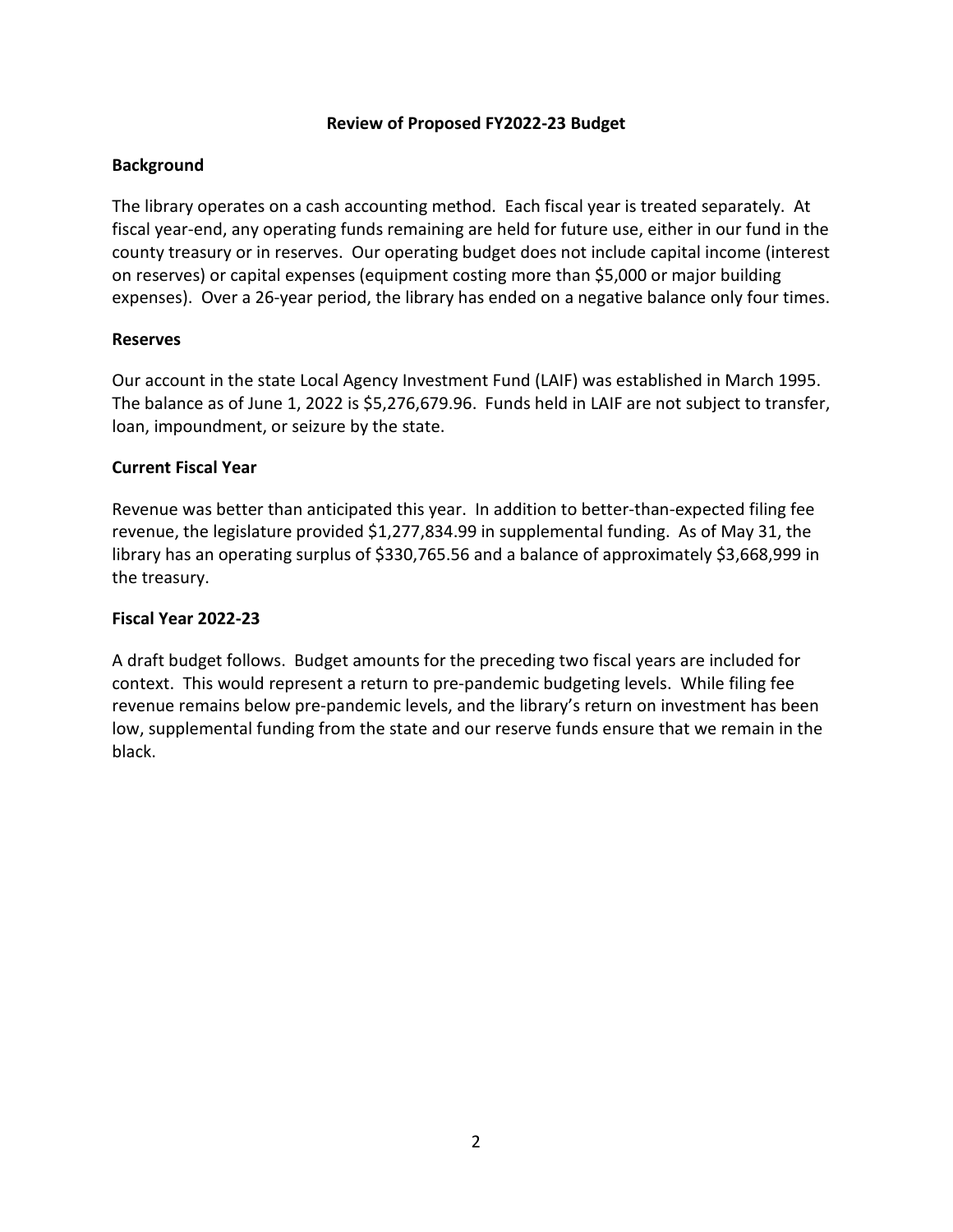| Revenue |                                        |           | FY2022-23 |           | FY2021-22 |           | FY2020-21 |  |
|---------|----------------------------------------|-----------|-----------|-----------|-----------|-----------|-----------|--|
|         | 6610 Interest (on Cash)                | \$        | 12,500    | \$        | 6,000     | \$        | 5,850     |  |
|         | 7430 Court Filing Fees                 |           | 2,700,000 |           | 2,600,000 |           | 1,969,594 |  |
|         | 7570 Library Services                  |           | 1,500     |           | 2,240     |           | 2,240     |  |
|         | 7590 Fee-based Services                |           | 600       |           |           |           | 550       |  |
|         | 7670 Miscellaneous Revenue             |           | 8,500     |           | 8,500     |           | 4,340     |  |
|         | <b>TOTAL</b>                           | \$        | 2,723,100 | \$        | 2,616,740 | \$        | 1,982,574 |  |
|         |                                        |           |           |           |           |           |           |  |
|         | <b>Capital Income</b>                  | FY2022-23 |           | FY2021-22 |           | FY2020-21 |           |  |
|         | 6610 Interest (on Reserve)             | \$        | 15,000    | \$        | 15,786    | \$        | 101,747   |  |
|         | <b>Operating Expenditures</b>          | FY2022-23 |           | FY2021-22 |           | FY2020-21 |           |  |
|         | 0101 Regular Salaries                  | \$        | 1,196,892 | \$        | 1,155,599 | \$        | 1,129,058 |  |
|         | 0104 Annual Leave Payoff               |           | 26,844    |           | 27,559    |           | 27,065    |  |
|         | 0200 Retirement                        |           | 123,051   |           | 117,086   |           | 124,673   |  |
|         | 0204 Executive Deferred Compensation   |           | 7,600     |           | 7,125     |           | 6,750     |  |
|         | 0206 Retiree Medical                   |           | 41,607    |           | 40,227    |           | 39,507    |  |
|         | 0301 Unemployment Insurance            |           | 1,680     |           | 1,680     |           | 2,205     |  |
|         | 0304 Management Employee Insurance     |           | 4,601     |           | 4,411     |           | 4,409     |  |
|         | 0306 Health Insurance                  |           | 163,805   |           | 152,084   |           | 140,049   |  |
|         | 0319 Unit Employee Insurance           |           | 7,956     |           | 7,872     |           | 7,488     |  |
|         | 0352 Worker's Compensation-General     |           | 3,950     |           | 4,182     |           | 8,500     |  |
|         | 0401 Medicare                          |           | 21,892    |           | 17,156    |           | 20,596    |  |
|         | 0403 Optional Benefit Plan             |           | 11,500    |           | 11,500    |           | 11,500    |  |
|         | 0741 Telephone-Other                   |           | 14,163    |           | 12,769    |           | 11,771    |  |
|         | 1100 Insurance                         |           | 32,037    |           | 42,086    |           | 42,215    |  |
|         | 1300 Maintenance-Equipment             |           | 102,376   |           | 72,522    |           | 60,150    |  |
|         | 1400 Maintenance-Building              |           | 3,000     |           | 3,000     |           | 3,000     |  |
|         | 1402 Minor Alterations & Improvements  |           | 3,000     |           | 3,000     |           | 3,000     |  |
|         | 1600 Memberships                       |           | 5,075     |           | 4,960     |           | 4,780     |  |
|         | 1700 Miscellaneous Expense             |           | 6,318     |           | 4,518     |           | 5,818     |  |
|         | 1800 Office Expense                    |           | 12,988    |           | 15,575    |           | 15,729    |  |
|         | 1801 County Publishing                 |           | 150       |           | 150       |           | 150       |  |
|         | 1802 Periodicals                       |           | 227,112   |           | 266,077   |           | 253,407   |  |
|         | 1803 Postage                           |           | 492       |           | 350       |           | 425       |  |
|         | 1809 Minor Equipment Control           |           | 10,810    |           | 16,400    |           | 4,875     |  |
|         | 1900 Professional & Specialty Services |           | 7,100     |           | 5,700     |           | 6,725     |  |
|         | 1901 Databases                         |           | 295,304   |           | 163,901   |           | 147,187   |  |
|         | 1909 Contracts                         |           | 47,933    |           | 43,233    |           | 43,317    |  |
|         | 1911 CWCAP                             |           | 14,515    |           | 22,287    |           | 27,633    |  |
|         | 1940 County IT Charges                 |           | 6,950     |           | 3,540     |           | 4,308     |  |
|         | 2100 Rents & Leases-Equipment          |           | 10,116    |           | 10,072    |           | 10,312    |  |
|         | 2400 Books                             |           | 94,205    |           | 95,200    |           | 95,200    |  |
|         | 2600 Transportation & Travel-General   |           | 17,600    |           | 12,200    |           | 12,200    |  |
|         | 2601 Private Auto Mileage              |           | 500       |           | 500       |           | 500       |  |
|         | 2602 Garage Expense                    |           |           |           | 5,000     |           | 3,000     |  |
|         | 2700 Transportation & Travel-Meetings  |           | 12,150    |           | 12,150    |           | 12,150    |  |
|         | <b>TOTAL</b>                           | \$        | 2,535,271 | \$        | 2,361,670 | \$        | 2,289,652 |  |
|         |                                        |           |           |           |           |           |           |  |

| <b>Capital Expenditures</b> |  |          | FY2022-23 FY2021-22 FY2020-21 |         |  |  |
|-----------------------------|--|----------|-------------------------------|---------|--|--|
| 4000 Equipment              |  | 14.193 S |                               | 5.937 S |  |  |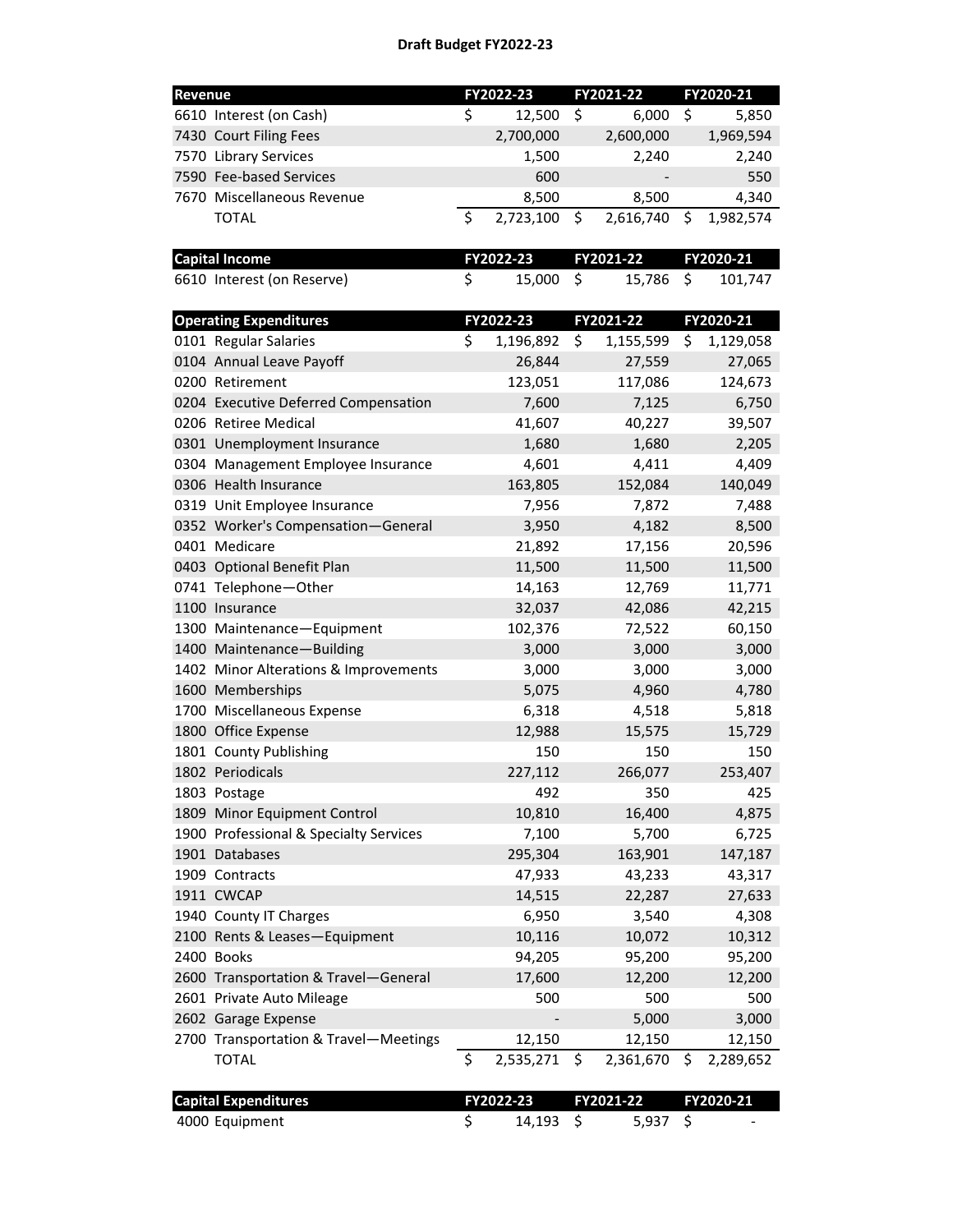## **Notes**

#### **Revenue**

Interest (6610): The library draws interest on its funds in the county treasury and LAIF. These estimates are based on the declining rates of the current fiscal year and the performance of these funds over the last decade or so.

Court Filing Fees (7430): Filing fee revenue seems to have stabilized below pre-pandemic levels. While the legislature is considering an increase in the eligibility threshold for fee waivers that would have an impact on overall filing fee levels, it has ensured law libraries that our revenue will not be affected. This is a conservative estimate based on the last 12 months of income.

Library Services (7570): fines and book replacement charges. We anticipate smaller numbers than in the past because late returns, losses, and damages have been trending downward.

Fee-based Services (7590): document delivery and conference room rental. We began waiving document delivery fees at the start of the pandemic to encourage remote use of our services. We intend to continue that practice as long as the public health emergency remains in effect. We expect revenue from conference room rentals to remain low because (1) we configured one conference room to offer electronic access to remote court hearings at no charge, (2) we waive rental fees for government entities and non-profits, and (3) demand remains below prepandemic levels.

Miscellaneous Revenue (7670): used book sales, donations, vendor refunds, and photocopier commission. This line performed better than anticipated in prior fiscal years and is on target this year. We budgeted accordingly.

## **Expenditures**

Salaries (0101): this reflects wage increases of 2% for unit staff and varying amounts for management, as approved by the board.

Annual Leave Payoff (0104): The Library's Personnel and Salary Resolution and its Memorandum of Understanding (MOU) with the Orange County Employees Association (OCEA) allow employees to request a payout of a specified amount of accrued annual leave each fiscal year.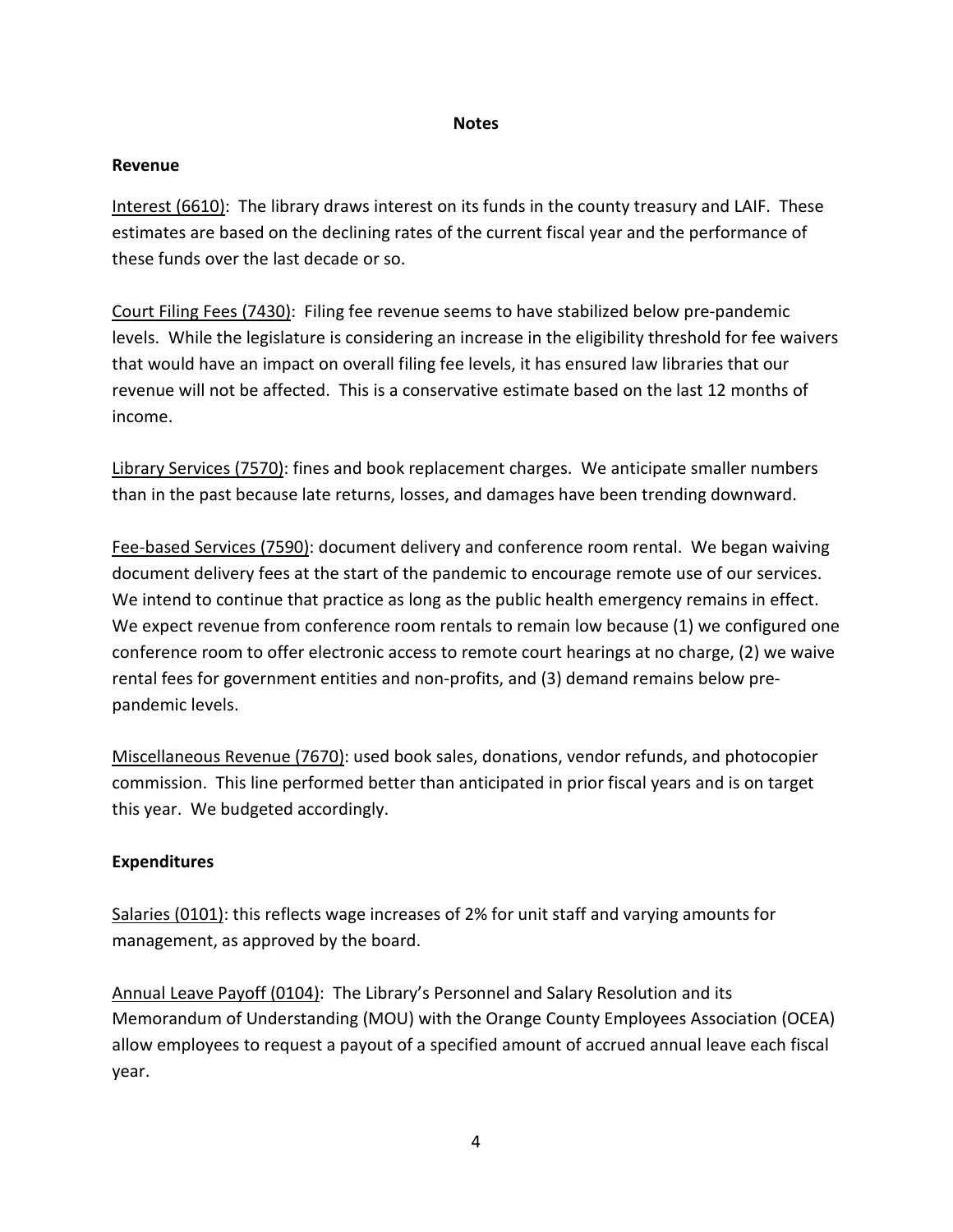Retirement (0200): We prepaid the entire FY2022-23 employer contribution to the Orange County Employees Retirement System (OCERS) in January of this year to obtain a 5.8% prepayment discount. The current figure is based on estimates for FY2023-24, pending approval by the OCERS board this summer.

Executive Deferred Compensation (0204): part of the director's compensation package.

Retiree Medical (0206): 3.4% of payroll. Staff pay a 1.75% reverse pickup for retirement contributions that offsets part of this cost.

Unemployment Insurance (0301): The library pays this at the start of the calendar year. This estimate is based on our current rate of 1.6% on the first \$7,000 of compensation per employee.

Management Employee Insurance (0304): All staff receive the county benefits package for medical, dental, and other insurances. This package is for non-represented staff and includes dental, life, salary continuance, and AD&D insurances.

Health Insurance (0306): This estimate is based on the medical coverage employees chose for the 2022 calendar year. If anyone changes during open enrollment in the fall, costs will adjust.

Unit Employee Insurance (0319): This package, administered by OCEA, is for represented staff and includes dental, life, vision, and salary continuance insurances.

Workers Compensation (0352): The premium is based on our total payroll. The substantial drop in premium from FY2020-21 to 2021-22 was due to the library switching providers. This estimate is based on this year's premium plus an anticipated 7.6% increase.

Medicare (0401): includes Medicare for all employees and Social Security for an employee who waived OCERS membership.

Optional Benefit Plan (0403): This gives non-represented employees a lump sum which they may invest and/or receive as a taxable lump sum distribution.

Telephone—Other (0741): all internet and phone connections including backup lines.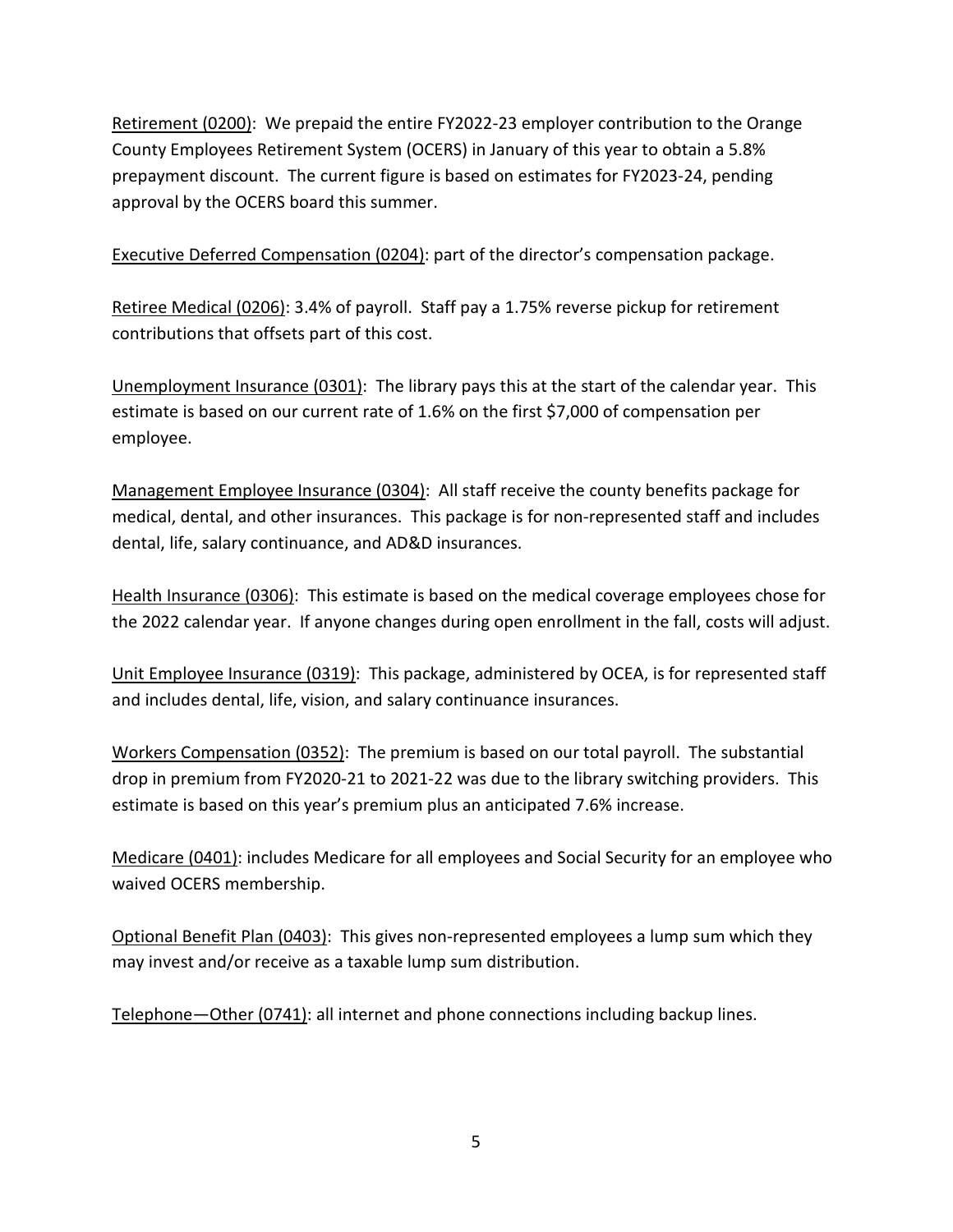Insurance (1100): includes package insurance and directors and officers and employment practices liability insurance. Premiums were lower this year because the library changed providers. This includes estimated 5% increases.

Maintenance—Equipment (1300): includes computer hardware and software maintenance agreements and service contracts; the annual contract with Innovative Enterprises for hosting and supporting our integrated library system (ILS); and estimated maintenance costs on compact shelving, the Lektriever microform storage systems, photocopiers and other office equipment, and furniture. This year it also includes the one-time cost of migrating to the new Koha ILS as approved by the board in May.

Maintenance—Building (1400): The county pays for custodial services and routine repairs. The library pays for repairs to the intrusion alarm and closed-circuit television systems, for e-waste pickup, and for any library-requested modifications outside the normal maintenance schedule.

Minor Alterations & Improvements (1402): an allowance for unexpected building modification work, e.g., adding an electrical outlet or card access point.

Memberships (1600): The library belongs to the Council of California County Law Librarians (CCCLL), the Innovate Users Group, the Innovative Law Users Group, and Califa, a non-profit corporation for library support services through which we receive discounts on supplies and some conference registrations. We pay dues to the American Association of Law Libraries and the Southern California Association of Law Libraries for five professional staff members.

Miscellaneous Expense (1700): includes interlibrary loan charges, technical training for Network Services staff, and general staff training.

Office Expense (1800): includes library supplies, general office supplies, signage, disaster kit supplies, and personal protective equipment (PPE). We updated our disaster kits and purchased large supplies of PPE this fiscal year, so we expect expenses to be lower next year.

County Publishing Services (1801): printed matter such as business cards and envelopes.

Periodicals (1802): includes loose-leaf services, pocket parts, and other forms of supplementation, along with journals, newsletters, etc. This includes an estimated 5% average price increase from publishers.

Postage (1803): includes planned rate increases by the Postal Service.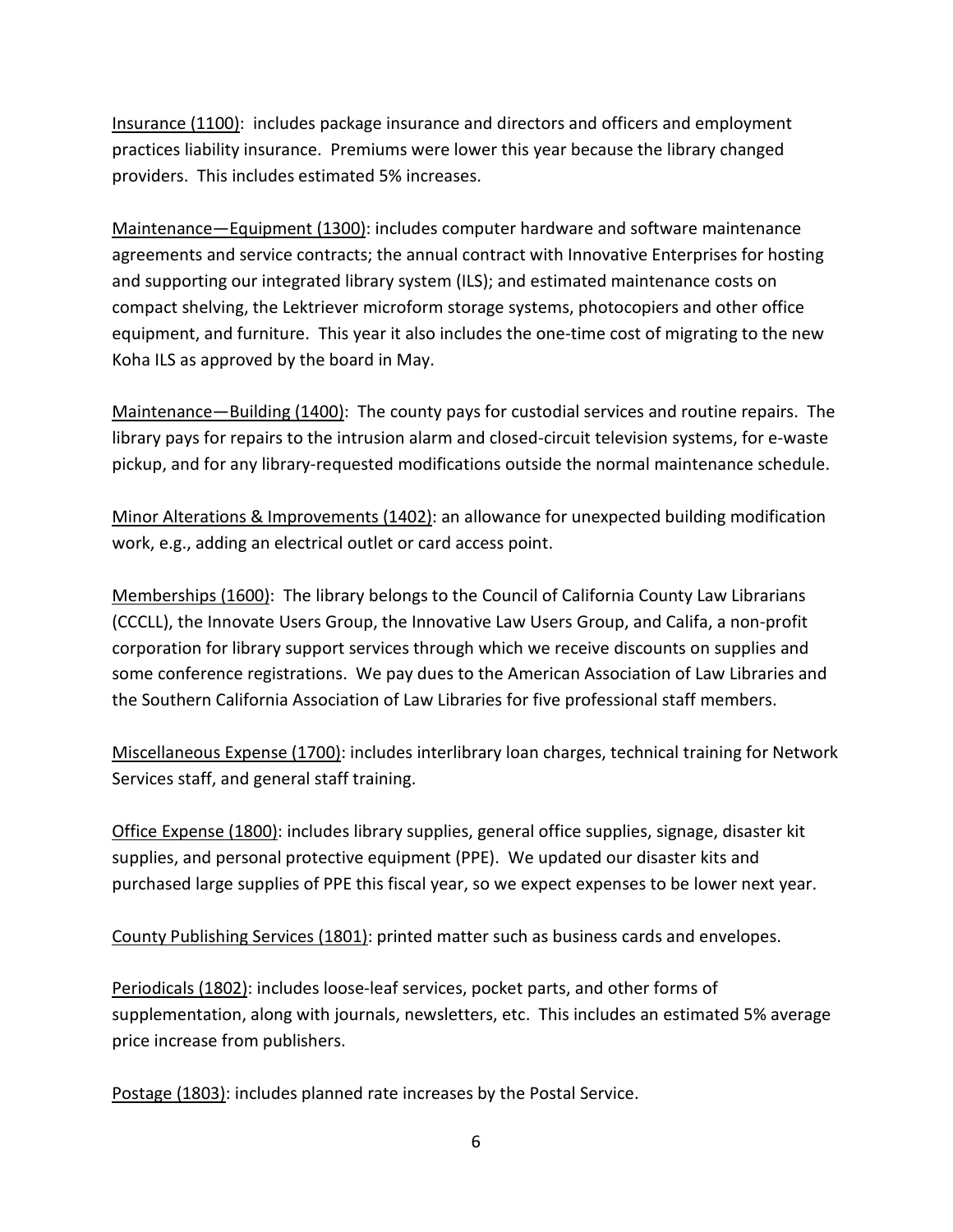Minor Equipment (1809): covers purchases of less than \$5000, including a new server for our public network, a bike rack for the public, a display case for the Annex, and six HEPA air purifiers to be used during building work.

Professional Services (1900): includes estimates for attorneys' fees, the Treasurer/Tax Collector's estimate for expenses related to managing the investment pool and our treasury funds, armored car and Pony Mail costs, and an allowance for employee inoculation at the county Health Care Agency.

Databases (1901): Westlaw, Lexis, FastCase, CEB OnLAW, HeinOnline, LLMCDigital, Nolo Press and National Consumer Law Center e-books, Wolters Kluwer's VitalLaw database, and various online library utilities. The large increase is due to (1) LexisNexis' handling of the Digital Library and associated print titles—the entire annual subscription cost (\$99,645) will be charged to this line and not 1802 Periodicals or 2400 Books; (2) the addition of Practical Law and searching enhancements to our Westlaw subscription; and (3) price increases averaging 5%.

Contracts (1909): intrusion alarm monitoring and security guard service.

CWCAP (1911): the county's charge for accounting services and data system development. The drop is due to amortized charges for data system development having been paid off last year.

County IT Charges (1940): charges for remote access to the county's secured network and associated costs. The large increase is due to charges for the county's access control system, which OCIT was authorized to bill to individual departments starting next fiscal year.

Rents & Leases—Equipment (2100): a postage meter and public copiers and related expenses. The cost of leasing copiers is offset by the library's full retention of all print and copy charges.

Books (2400): This estimate includes an estimated 5% average price increase from publishers.

Transportation & Travel—General (2600): covers validated parking, board meeting expenses, the December joint Board/Staff meeting, and monthly staff parking. The increase is due to staff switching from stadium parking to the adjacent Superblock parking. It is offset by an expected total decrease in charges to 2602 Garage Expense.

Private Auto Mileage (2601): Library policy allows employees authorized to use private vehicles in the performance of their duties to be reimbursed at the county rate for mileage driven.